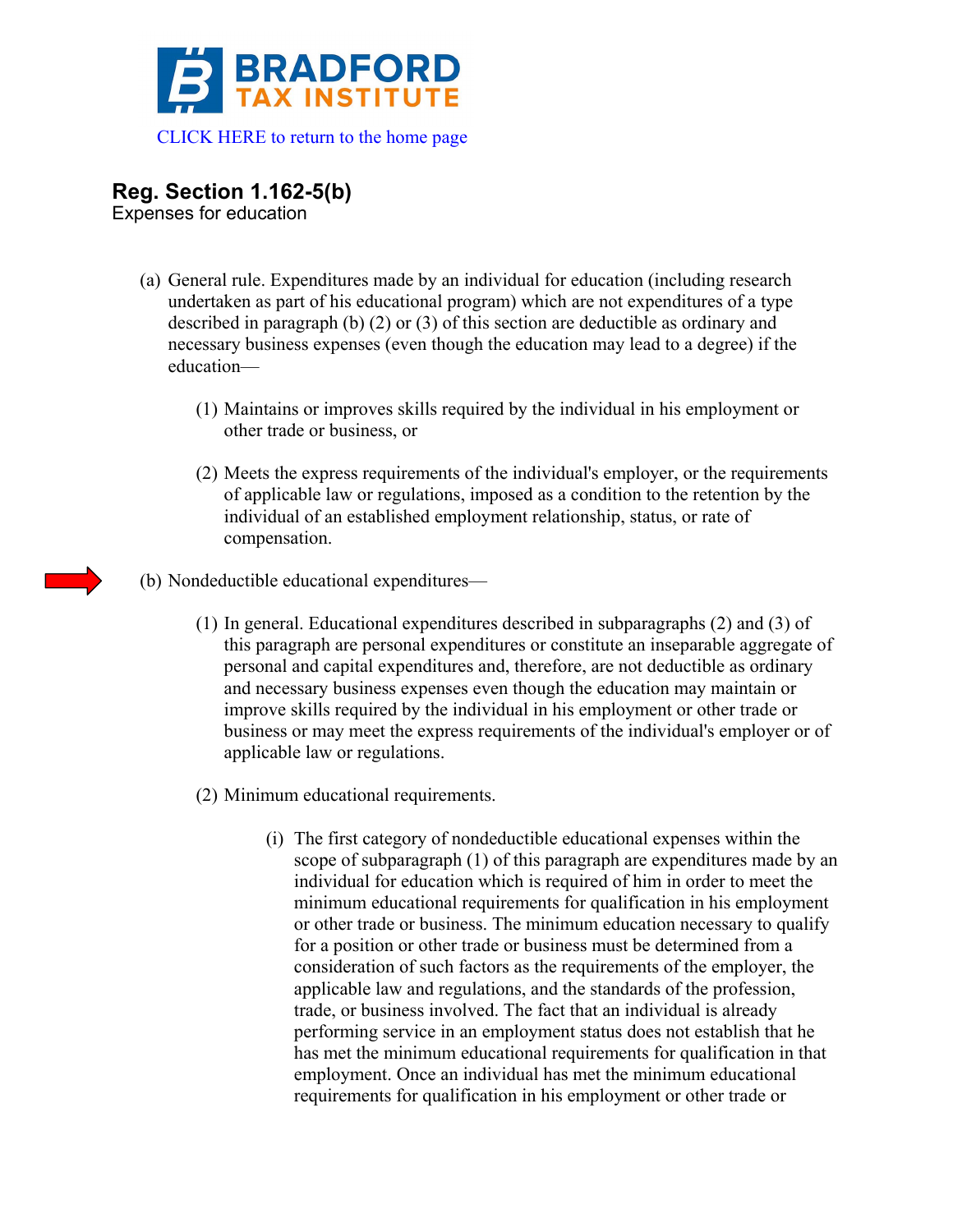business (as in effect when he enters the employment or trade or business), he shall be treated as continuing to meet those requirements even though they are changed.

- (ii) The minimum educational requirements for qualification of a particular individual in a position in an educational institution is the minimum level of education (in terms of aggregate college hours or degree) which under the applicable laws or regulations, in effect at the time this individual is first employed in such position, is normally required of an individual initially being employed in such a position. If there are no normal requirements as to the minimum level of education required for a position in an educational institution, then an individual in such a position shall be considered to have met the minimum educational requirements for qualification in that position when he becomes a member of the faculty of the educational institution. The determination of whether an individual is a member of the faculty of an educational institution must be made on the basis of the particular practices of the institution. However, an individual will ordinarily be considered to be a member of the faculty of an institution if (a) he has tenure or his years of service are being counted toward obtaining tenure; (b) the institution is making contributions to a retirement plan (other than Social Security or a similar program) in respect of his employment; or (c) he has a vote in faculty affairs.
- (iii)The application of this subparagraph may be illustrated by the following examples:

Example (1). General facts: State X requires a bachelor's degree for beginning secondary school teachers which must include 30 credit hours of professional educational courses. In addition, in order to retain his position, a secondary school teacher must complete a fifth year of preparation within 10 years after beginning his employment. If an employing school official certifies to the State Department of Education that applicants having a bachelor's degree and the required courses in professional education cannot be found, he may hire individuals as secondary school teachers if they have completed a minimum of 90 semester hours of college work. However, to be retained in his position, such an individual must obtain his bachelor's degree and complete the required professional educational courses within 3 years after his employment commences. Under these facts, a bachelor's degree, without regard to whether it includes 30 credit hours of professional educational courses, is considered to be the minimum educational requirement for qualification as a secondary school teacher in State X. This is the case notwithstanding the number of teachers who are actually hired without such a degree. The following are examples of the application of these facts in particular situations:

Situation 1. A, at the time he is employed as a secondary school teacher in State X, has a bachelor's degree including 30 credit hours of professional educational courses. After his employment, A completes a fifth college year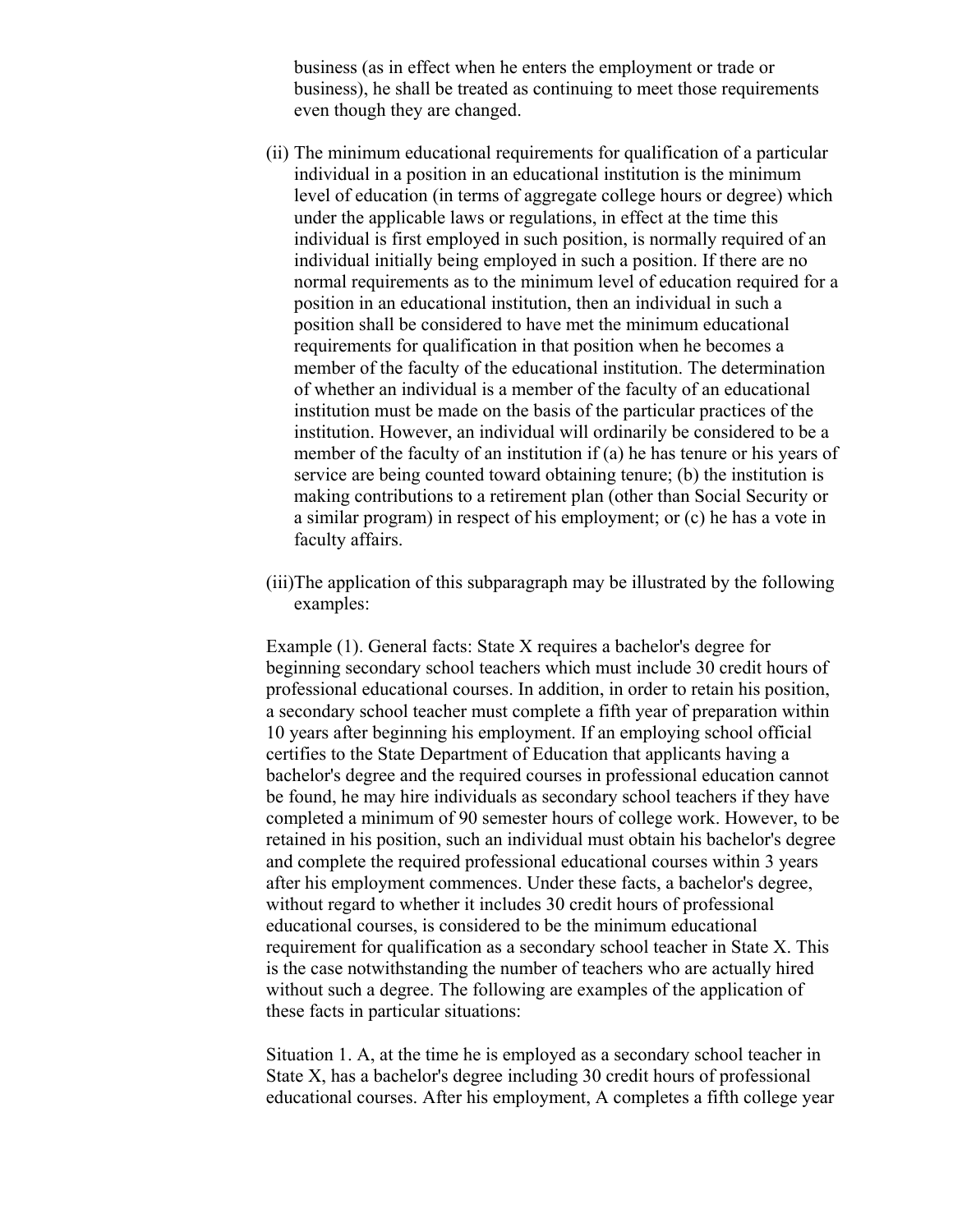of education and, as a result, is issued a standard certificate. The fifth college year of education undertaken by A is not education required to meet the minimum educational requirements for qualification as a secondary school teacher. Accordingly, the expenditures for such education are deductible unless the expenditures are for education which is part of a program of study being pursued by A which will lead to qualifying him in a new trade or business.

Situation 2. Because of a shortage of applicants meeting the stated requirements, B, who has a bachelor's degree, is employed as a secondary school teacher in State X even though he has only 20 credit hours of professional educational courses. After his employment, B takes an additional 10 credit hours of professional educational courses. Since these courses do not constitute education required to meet the minimum educational requirements for qualification as a secondary school teacher which is a bachelor's degree and will not lead to qualifying B in a new trade or business, the expenditures for such courses are deductible.

Situation 3. Because of a shortage of applicants meeting the stated requirements, C is employed as a secondary school teacher in State X although he has only 90 semester hours of college work toward his bachelor's degree. After his employment, C undertakes courses leading to a bachelor's degree. These courses (including any courses in professional education) constitute education required to meet the minimum educational requirements for qualification as a secondary school teacher. Accordingly, the expenditures for such education are not deductible.

Situation 4. Subsequent to the employment of A, B, and C, but before they have completed a fifth college year of education, State X changes its requirements affecting secondary school teachers to provide that beginning teachers must have completed 5 college years of preparation. In the cases of A, B, and C, a fifth college year of education is not considered to be education undertaken to meet the minimum educational requirements for qualifications as a secondary school teacher. Accordingly, expenditures for a fifth year of college will be deductible unless the expenditures are for education which is part of a program being pursued by A, B, or C which will lead to qualifying him in a new trade or business.

Example (2). D, who holds a bachelor's degree, obtains temporary employment as an instructor at University Y and undertakes graduate courses as a candidate for a graduate degree. D may become a faculty member only if he obtains a graduate degree and may continue to hold a position as instructor only so long as he shows satisfactory progress towards obtaining this graduate degree. The graduate courses taken by D constitute education required to meet the minimum educational requirements for qualification in D's trade or business and, thus, the expenditures for such courses are not deductible.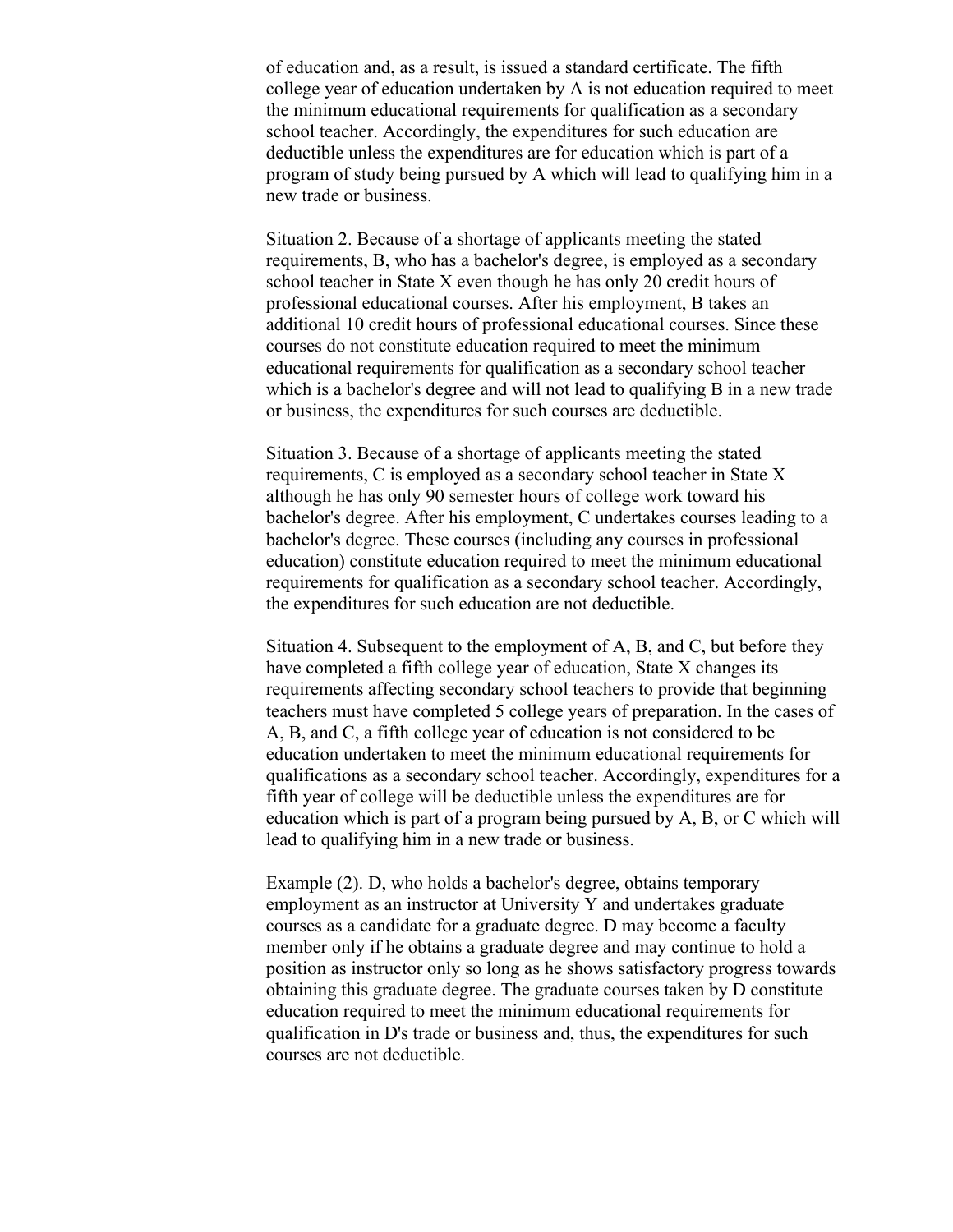Example (3). E, who has completed 2 years of a normal 3-year law school course leading to a bachelor of laws degree (LL.B.), is hired by a law firm to do legal research and perform other functions on a full-time basis. As a condition to continued employment, E is required to obtain an LL.B. and pass the State bar examination. E completes his law school education by attending night law school, and he takes a bar review course in order to prepare for the State bar examination. The law courses and bar review course constitute education required to meet the minimum educational requirements for qualification in E's trade or business and, thus, the expenditures for such courses are not deductible.

- (3) Qualification for new trade or business.
	- (i) The second category of nondeductible educational expenses within the scope of subparagraph (1) of this paragraph are expenditures made by an individual for education which is part of a program of study being pursued by him which will lead to qualifying him in a new trade or business. In the case of an employee, a change of duties does not constitute a new trade or business if the new duties involve the same general type of work as is involved in the individual's present employment. For this purpose, all teaching and related duties shall be considered to involve the same general type of work. The following are examples of changes in duties which do not constitute new trades or businesses:
		- (a) Elementary to secondary school classroom teacher.
		- (b) Classroom teacher in one subject (such as mathematics) to classroom teacher in another subject (such as science).
		- (c) Classroom teacher to guidance counselor.
		- (d) Classroom teacher to principal.
	- (ii) The application of this subparagraph to individuals other than teachers may be illustrated by the following examples:

Example (1). A, a self-employed individual practicing a profession other than law, for example, engineering, accounting, etc., attends law school at night and after completing his law school studies receives a bachelor of laws degree. The expenditures made by A in attending law school are nondeductible because this course of study qualifies him for a new trade or business.

Example (2). Assume the same facts as in example (1) except that A has the status of an employee rather than a self-employed individual, and that his employer requires him to obtain a bachelor of laws degree. A intends to continue practicing his nonlegal profession as an employee of such employer. Nevertheless, the expenditures made by A in attending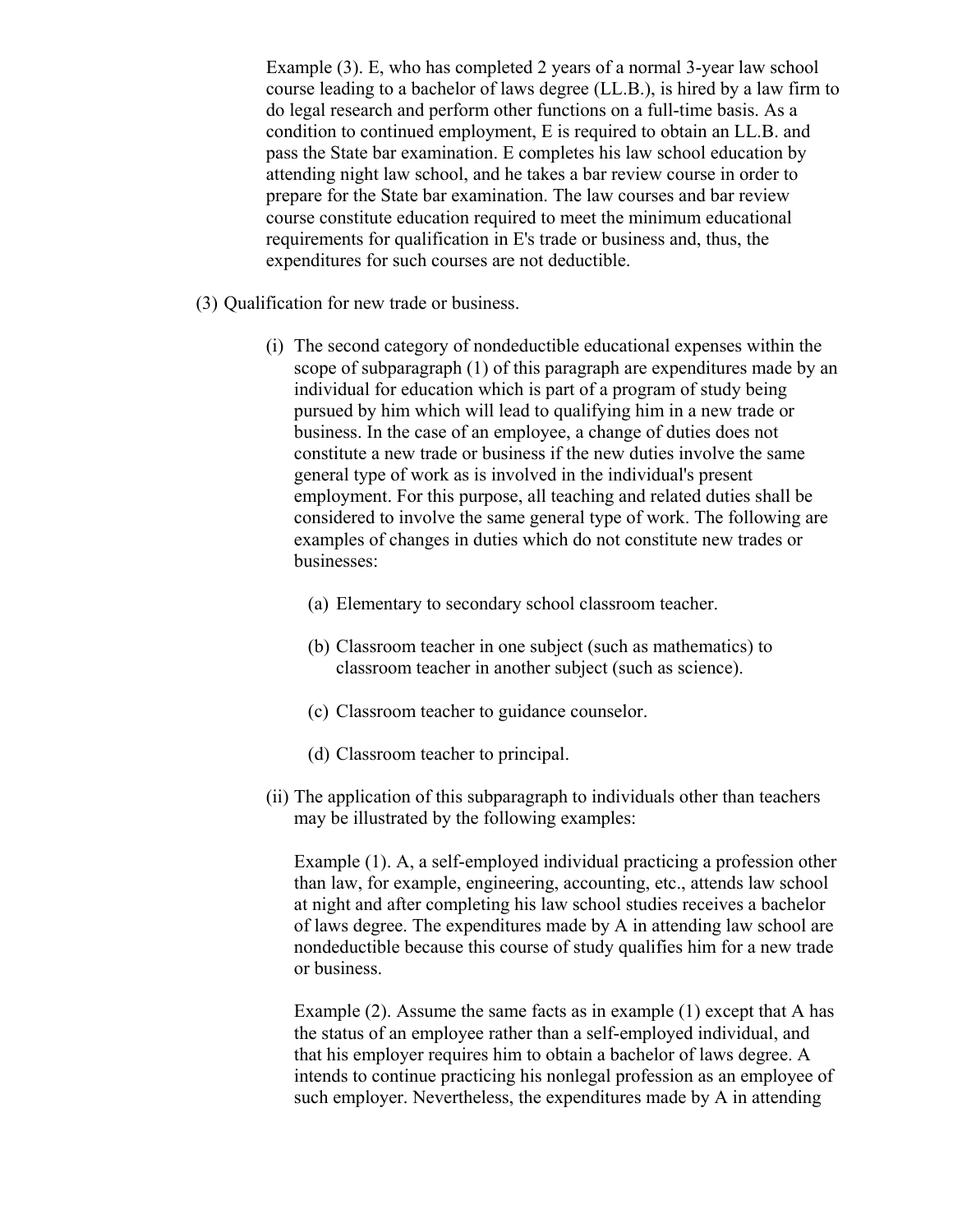law school are not deductible since this course of study qualifies him for a new trade or business.

Example (3). B, a general practitioner of medicine, takes a 2-week course reviewing new developments in several specialized fields of medicine. B's expenses for the course are deductible because the course maintains or improves skills required by him in his trade or business and does not qualify him for a new trade or business.

Example (4). C, while engaged in the private practice of psychiatry, undertakes a program of study and training at an accredited psychoanalytic institute which will lead to qualifying him to practice psychoanalysis. C's expenditures for such study and training are deductible because the study and training maintains or improves skills required by him in his trade or business and does not qualify him for a new trade or business.

- (c) Deductible educational expenditures—
	- (1) Maintaining or improving skills. The deduction under the category of expenditures for education which maintains or improves skills required by the individual in his employment or other trade or business includes refresher courses or courses dealing with current developments as well as academic or vocational courses provided the expenditures for the courses are not within either category of nondeductible expenditures described in paragraph (b) (2) or (3) of this section.
	- (2) Meeting requirements of employer. An individual is considered to have undertaken education in order to meet the express requirements of his employer, or the requirements of applicable law or regulations, imposed as a condition to the retention by the taxpayer of his established employment relationship, status, or rate of compensation only if such requirements are imposed for a bona fide business purpose of the individual's employer. Only the minimum education necessary to the retention by the individual of his established employment relationship, status, or rate of compensation may be considered as undertaken to meet the express requirements of the taxpayer's employer. However, education in excess of such minimum education may qualify as education undertaken in order to maintain or improve the skills required by the taxpayer in his employment or other trade or business (see subparagraph (1) of this paragraph). In no event, however, is a deduction allowable for expenditures for education which, even though for education required by the employer or applicable law or regulations, are within one of the categories of nondeductible expenditures described in paragraph (b) (2) and (3) of this section.
- (d) Travel as a form of education. Subject to the provisions of paragraph (b) and (e) of this section, expenditures for travel (including travel while on sabbatical leave) as a form of education are deductible only to the extent such expenditures are attributable to a period of travel that is directly related to the duties of the individual in his employment or other trade or business. For this purpose, a period of travel shall be considered directly related to the duties of an individual in his employment or other trade or business only if the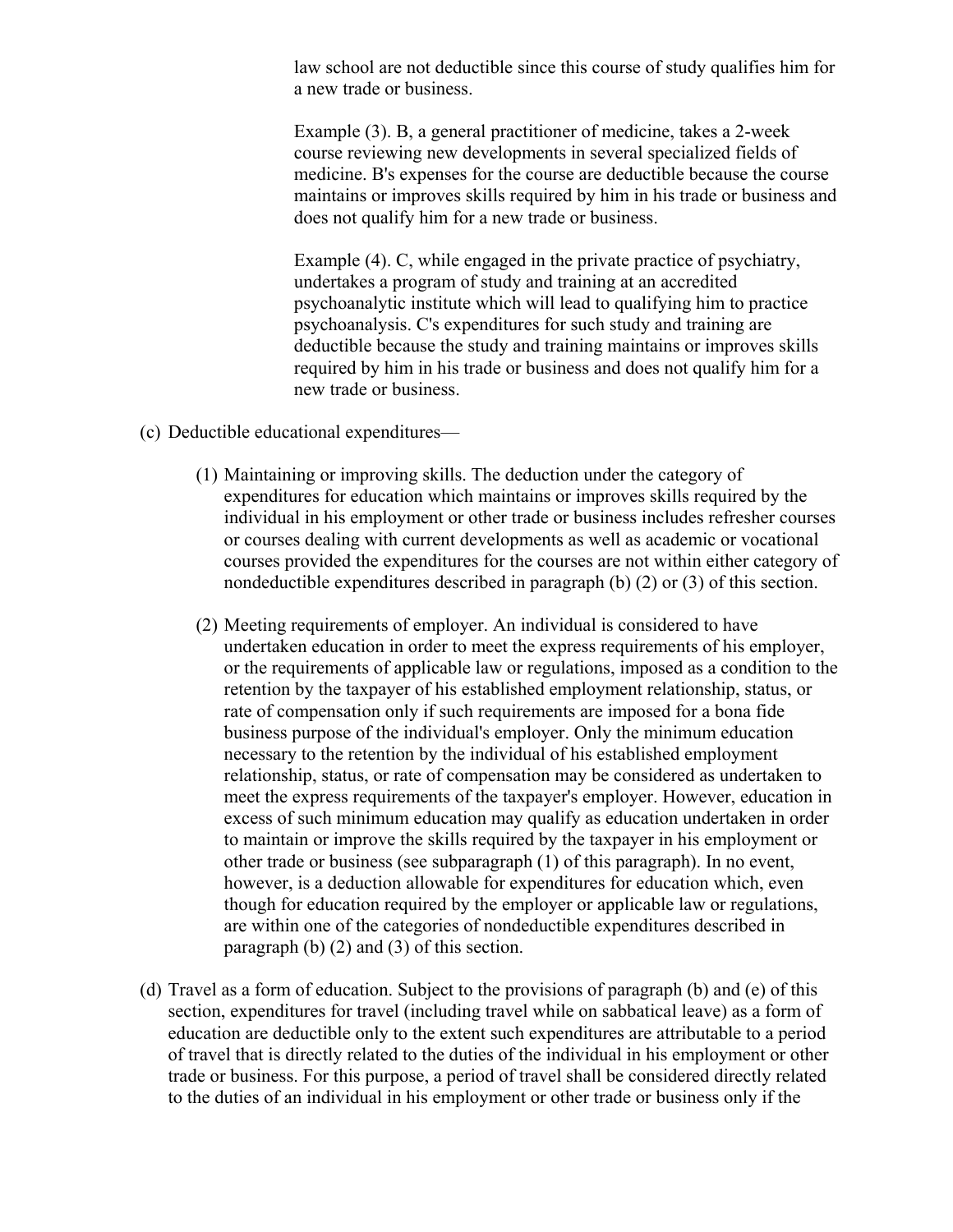major portion of the activities during such period is of a nature which directly maintains or improves skills required by the individual in such employment or other trade or business. The approval of a travel program by an employer or the fact that travel is accepted by an employer in the fulfillment of its requirements for retention of rate of compensation, status or employment, is not determinative that the required relationship exists between the travel involved and the duties of the individual in his particular position.

(e) Travel away from home. (1) If an individual travels away from home primarily to obtain education the expenses of which are deductible under this section, his expenditures for travel, meals, and lodging while away from home are deductible. However, if as an incident of such trip the individual engages in some personal activity such as sightseeing, social visiting, or entertaining, or other recreation, the portion of the expenses attributable to such personal activity constitutes nondeductible personal or living expenses and is not allowable as a deduction. If the individual's travel away from home is primarily personal, the individual's expenditures for travel, meals and lodging (other than meals and lodging during the time spent in participating in deductible education pursuits) are not deductible. Whether a particular trip is primarily person or primarily to obtain education the expenses of which are deductible under this section depends upon all the facts and circumstances of each case. An important factor to be taken into consideration in making the determination is the relative amount of time devoted to personal activity as compared with the time devoted to educational pursuits. The rules set forth in this paragraph are subject to the provisions of section  $162(a)(2)$ , relating to deductibility of certain traveling expenses, and section 274 (c) and (d), relating to allocation of certain foreign travel expenses and substantiation required, respectively, and the regulations thereunder.

(2) Examples. The application of this subsection may be illustrated by the following examples:

Example (1). A, a self-employed tax practitioner, decides to take a 1-week course in new developments in taxation, which is offered in City X, 500 miles away from his home. His primary purpose in going to X is to take the course, but he also takes a side trip to City Y (50 miles from X) for 1 day, takes a sightseeing trip while in X, and entertains some personal friends. A's transportation expenses to City X and return to his home are deductible but his transportation expenses to City Y are not deductible. A's expenses for meals and lodging while away from home will be allocated between his educational pursuits and his personal activities. Those expenses which are entirely personal, such as sightseeing and entertaining friends, are not deductible to any extent.

Example (2). The facts are the same as in example (1) except that A's primary purpose in going to City X is to take a vacation. This purpose is indicated by several factors, one of which is the fact that he spends only 1 week attending the tax course and devotes 5 weeks entirely to personal activities. None of A's transportation expenses are deductible and his expenses for meals and lodging while away from home are not deductible to the extent attributable to personal activities. His expenses for meals and lodging allocable to the week attending the tax course are, however, deductible.

Example (3). B, a high school mathematics teacher in New York City, in the summertime travels to a university in California in order to take a mathematics course the expense of